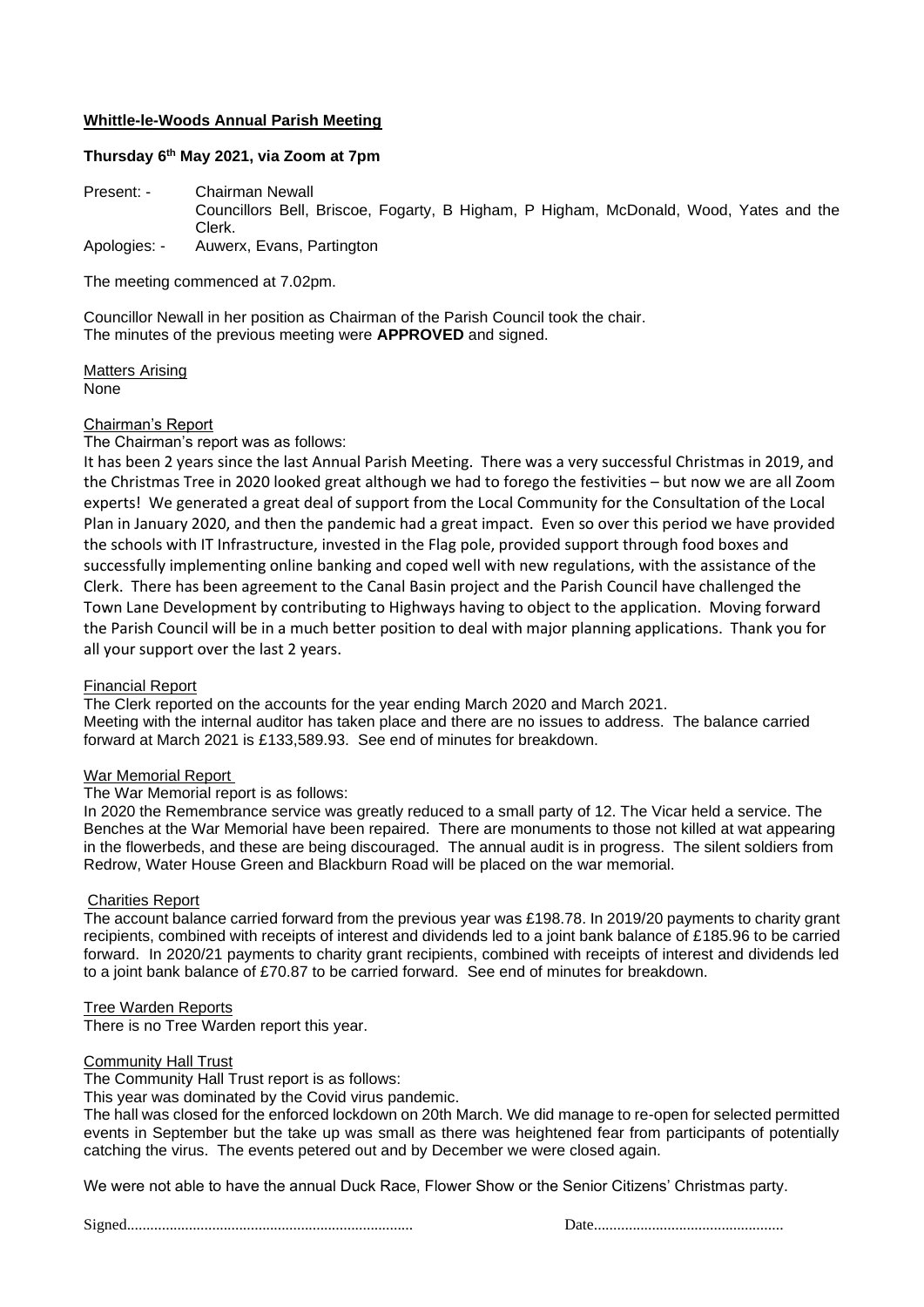All this had a dramatic effect on our income which was only partially mitigated with a £10,000 business covid grant from the Government.

We were however able to continue with our general maintenance and improvement plans for the building. After much delay stainless steel units were eventually fitted in the main hall kitchen and they are a great improvement. However due to the situation they have yet to be used.

The back storeroom had really been damp since its inception. It was decided to install a new floor and render the walls with a special waterproof membrane. This has proved to be a major success.

The large window in the back hall has always tended to leak a little when driving rain came from the west. However, over the years this has become much worse for some unexplained reason. It was decided to fit a cavity tray over the top. This was done but had no effect. The rain still pours in and the problem remains. Work is now ongoing to try and solve.

The double-glazed window units that had 'blown' were replaced. Some of the wooden facia boards around the building had started to rot so they were replaced with plastic units and new guttering installed.

Whittle-le-Woods Playing Field Trust

The Playing Field report is as follows:

There are now 2 teams formally playing. Seniors play AM and Juniors (Under 15's) PM. It is proposed to start a new team of Under 8's.

The pitch is to be reworked from May 10<sup>th</sup> 2020 which will take until August. There is also scope for an Under 12's team possibly playing at the Manor Road pitch. There are to be new Goal Posts for the start of the Season, plus the storage required for them. A grant from the Parish Council of £500 is very welcome.

Matters Raised By Residents

There were no residents in attendance.

There being no other business, the meeting closed at 7.21 pm.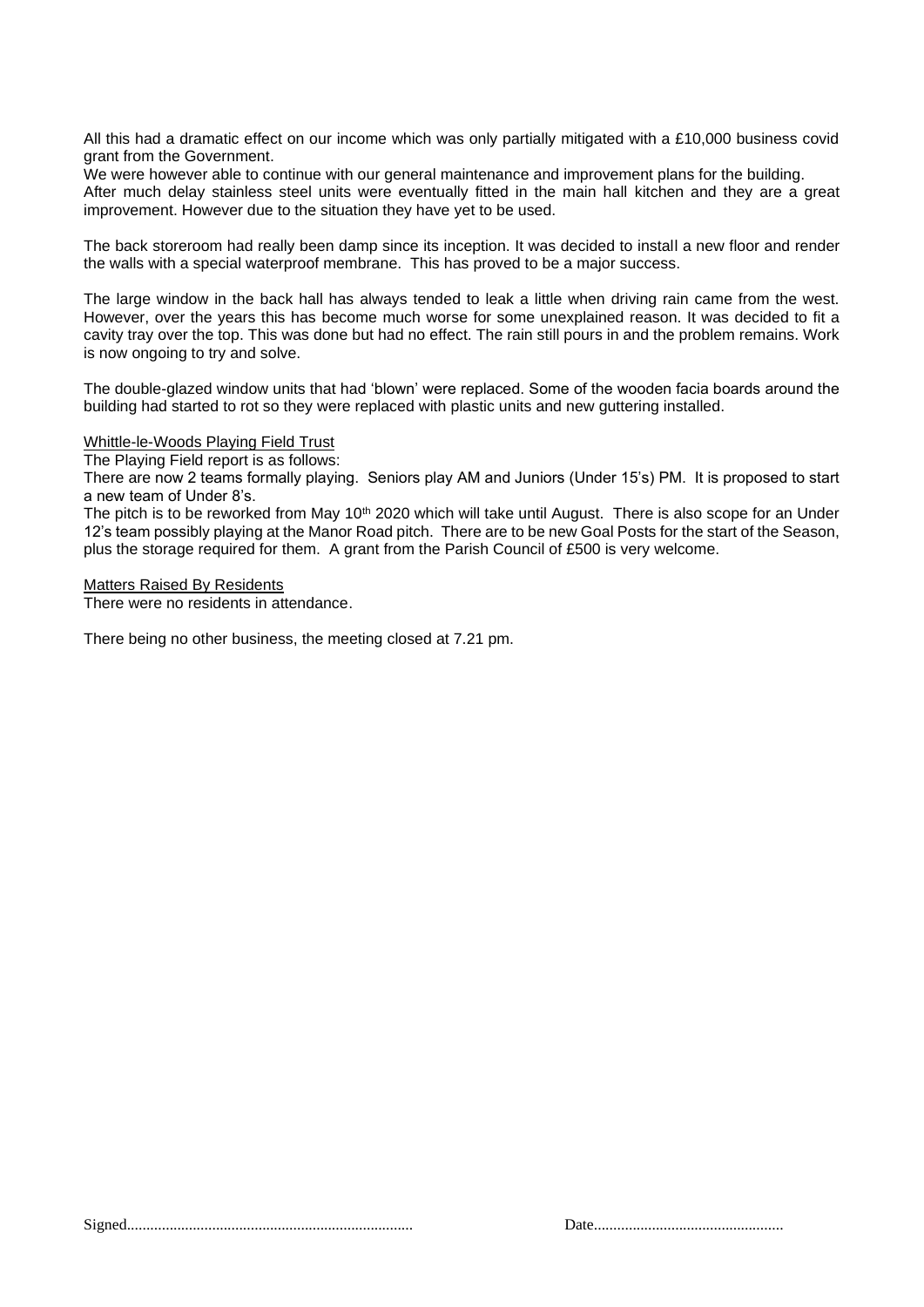## **2019 / 20 FINANCIAL REPORT FOR ANNUAL PARISH MEETING**

**Reconciliation of Parish Council Full Accounts at 31/03/20**

| The main items of expenditure were: |               |                          | The main sources of income were: |               |             |
|-------------------------------------|---------------|--------------------------|----------------------------------|---------------|-------------|
| <b>Admin</b>                        | $-£6,555.53$  |                          | Precept                          |               | £ 52,300.00 |
| <b>Salaries</b>                     | $-E15,543.92$ |                          | <b>Admin</b>                     |               | £842.00     |
| <b>War Mem</b>                      | $-E2,020.00$  |                          | Grants                           |               | £0.00       |
| Loan                                | $-E5,039.96$  |                          | <b>CIL</b>                       |               | £43,510.48  |
| <b>Maint</b>                        | $-E6,976.02$  |                          | Interest                         |               | £331.71     |
| <b>Grants</b>                       | $-E394.00$    |                          | <b>VAT</b>                       |               | £0.00       |
| <b>Project/Misc</b>                 | $-E9,450.90$  |                          |                                  |               |             |
| <b>CIL</b>                          | $-E8,680.85$  |                          |                                  |               |             |
| <b>VAT</b>                          | $-E3,298.86$  |                          |                                  |               |             |
| Year's expenditure - £57,960.04     |               |                          |                                  | Year's income | £96,984.19  |
| Bank balances at end March 2019     |               | Current account          |                                  |               | £403.81     |
|                                     |               | Deposit account          |                                  |               | £102,288.87 |
|                                     |               |                          | <b>Total Bank Balance</b>        |               | £102,692.68 |
|                                     |               | Income minus expenditure |                                  |               | £39,024.15  |
|                                     |               | Petty Cash Balance       |                                  |               | £0.00       |
|                                     |               |                          | Deposits not included            |               | £0.00       |
|                                     |               |                          | Unpresented payments             |               | £398.47     |
| Balance to c/f at 31st March 2020   |               |                          |                                  |               | £142,115.30 |

 $u\sqrt{2}$ 

Position

Signed

Clerk & Responsible Finance Officer

Date

01/05/2020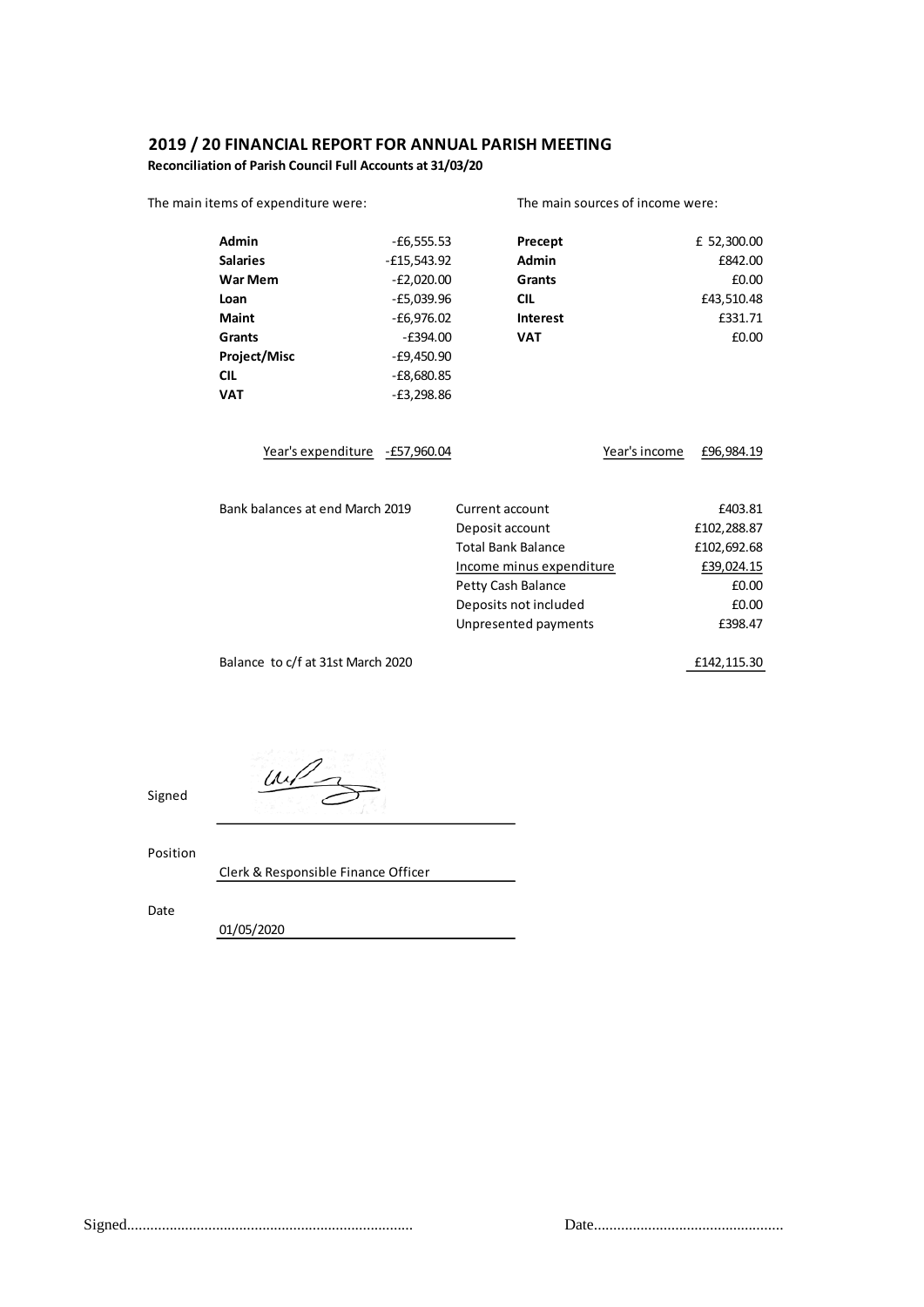# **2020 / 21 FINANCIAL REPORT FOR ANNUAL PARISH MEETING**

**Reconciliation of Parish Council Full Accounts at 31/03/21**

| The main items of expenditure were: |               |                           | The main sources of income were: |              |  |
|-------------------------------------|---------------|---------------------------|----------------------------------|--------------|--|
| Admin                               | $-E5,071.54$  | Precept                   |                                  | £ 54,900.00  |  |
| <b>Salaries</b>                     | $-E17,201.68$ | Admin                     |                                  | £0.00        |  |
| War Mem                             | $-E2,000.00$  | <b>Grants</b>             |                                  | £5,877.49    |  |
| Loan                                | $-E5,039.96$  | <b>CIL</b>                |                                  | £0.00        |  |
| <b>Maint</b>                        | $-E12,919.06$ | <b>Interest</b>           |                                  | £71.18       |  |
| <b>Grants</b>                       | $-E5,358.75$  | <b>VAT</b>                |                                  | £6,174.21    |  |
| Project/Misc                        | $-E3,629.00$  |                           |                                  |              |  |
| <b>CIL</b>                          | $-E21,838.03$ |                           |                                  |              |  |
| <b>VAT</b>                          | $-E2,490.24$  |                           |                                  |              |  |
| Year's expenditure - £75,548.26     |               |                           | Year's income                    | £67,022.88   |  |
| Bank balances at end March 2020     |               | Current account           |                                  | £684.24      |  |
|                                     |               | Deposit account           |                                  | £141,431.06  |  |
|                                     |               | <b>Total Bank Balance</b> |                                  | £142,115.30  |  |
|                                     |               | Income minus expenditure  |                                  | $-E8,525.38$ |  |
|                                     |               | Petty Cash Balance        |                                  | £19.10       |  |
|                                     |               | Deposits not included     |                                  | £0.00        |  |
|                                     |               | Unpresented payments      |                                  | £0.00        |  |
| Balance to c/f at 31st March 2021   |               |                           |                                  | £133,589.93  |  |

 $\frac{m}{3}$ 

Position

Signed

Clerk & Responsible Finance Officer

Date

01/05/2021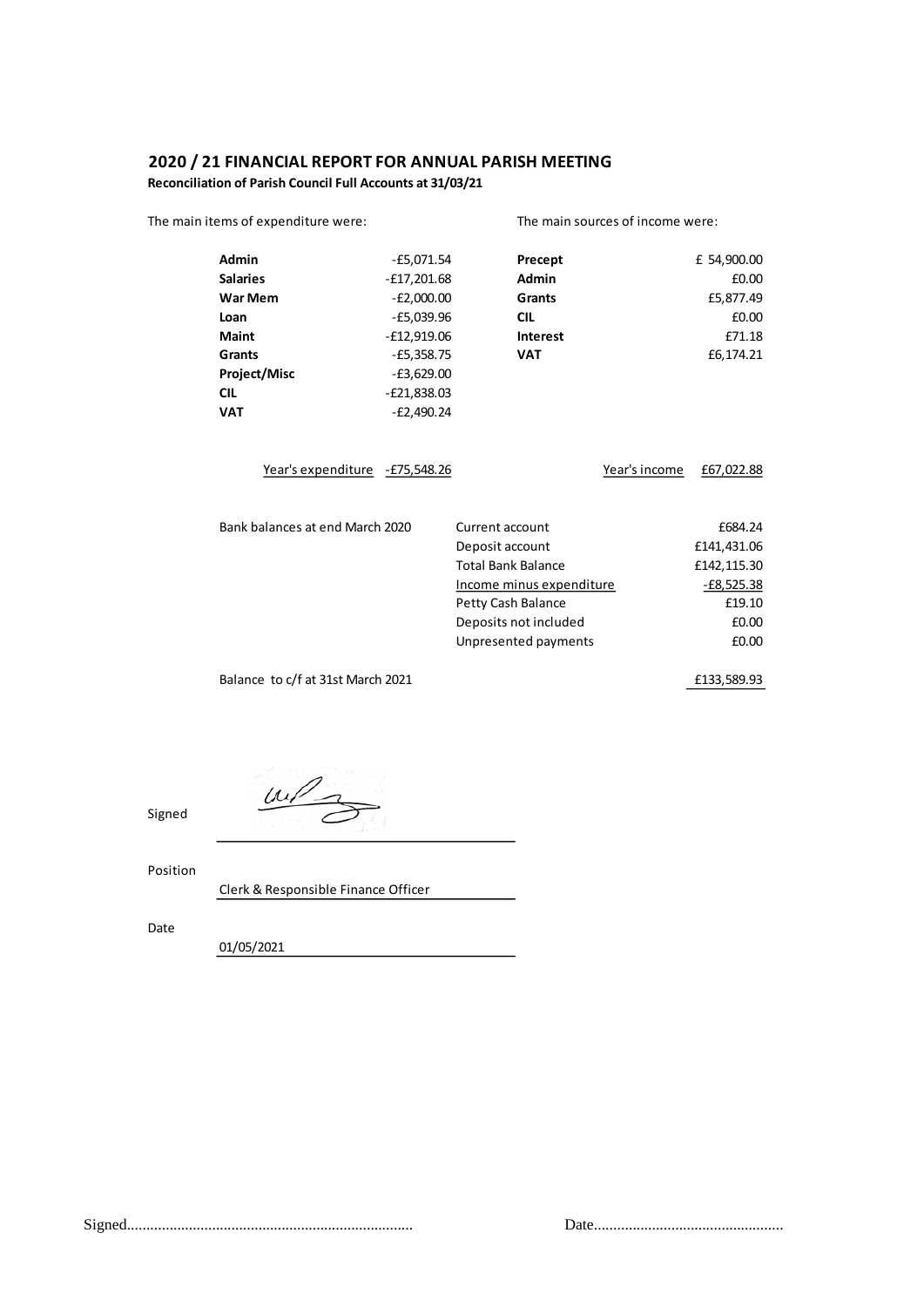# **CHARITIES REPORT FOR 2019/20 BURSCOUGH AND PINCOCK CHARITIES AND ROBERT LEIGH CROSS To be presented to Annual Parish Meeting 2021**

*At the time of the Annual Charities Meeting (held on 9th December 2019), the balance of charities accounts stood at £198.78. Donations at this meeting were made to Help The Homeless (£50), Living Waters Food Bank (£50). Clare House (£60). Total donations £160.* 

| <b>RECEIPTS</b>                  |                    |  |
|----------------------------------|--------------------|--|
| Interest                         | £0.09              |  |
| Dividends                        | £128.29            |  |
|                                  | £128.38            |  |
| <b>PAYMENTS</b>                  |                    |  |
| 000063 - Help the Homeless       | £0.00 (not cashed) |  |
| 000064 - Living Waters food bank | £50.00             |  |
| 000065 - Clare House             | £60.00             |  |
|                                  | £110.00            |  |
|                                  |                    |  |
| Balance carried forward          | £167.58            |  |
| Plus total receipts              | £128.38            |  |
| Minus total payments             | £110.00            |  |
|                                  | £185.96            |  |
|                                  |                    |  |
| 41344037 balance 20/10/20        | £134.33            |  |
| 41344029 balance 20/01/20        | £51.63             |  |
|                                  |                    |  |

**£185.96**

*Carry forward to 2020/21*